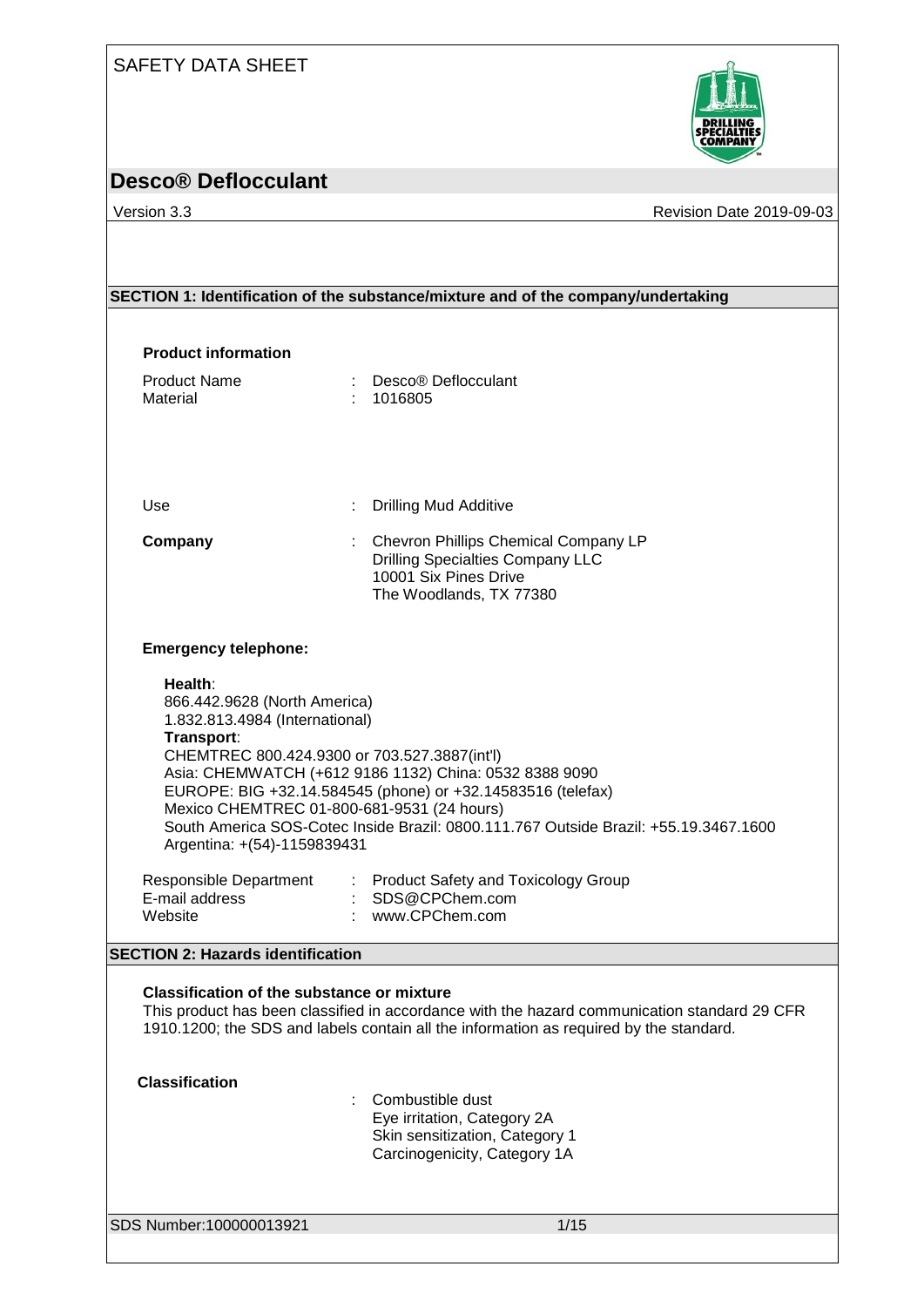SAFETY DATA SHEET

| Version 3.3                                              | Revision Date 2019-09-03                                                                                                                                                                                                                                                                                                                                                                                                                                                                                                                                                                                                                                                                                                                                                                                                                                                                                                                                                                                                                                                                                                                                                           |
|----------------------------------------------------------|------------------------------------------------------------------------------------------------------------------------------------------------------------------------------------------------------------------------------------------------------------------------------------------------------------------------------------------------------------------------------------------------------------------------------------------------------------------------------------------------------------------------------------------------------------------------------------------------------------------------------------------------------------------------------------------------------------------------------------------------------------------------------------------------------------------------------------------------------------------------------------------------------------------------------------------------------------------------------------------------------------------------------------------------------------------------------------------------------------------------------------------------------------------------------------|
| Labeling                                                 |                                                                                                                                                                                                                                                                                                                                                                                                                                                                                                                                                                                                                                                                                                                                                                                                                                                                                                                                                                                                                                                                                                                                                                                    |
| Symbol(s)                                                |                                                                                                                                                                                                                                                                                                                                                                                                                                                                                                                                                                                                                                                                                                                                                                                                                                                                                                                                                                                                                                                                                                                                                                                    |
| Signal Word                                              | Danger                                                                                                                                                                                                                                                                                                                                                                                                                                                                                                                                                                                                                                                                                                                                                                                                                                                                                                                                                                                                                                                                                                                                                                             |
| <b>Hazard Statements</b>                                 | : May form combustible dust concentrations in air.<br>H317: May cause an allergic skin reaction.<br>H319: Causes serious eye irritation.<br>H350: May cause cancer.                                                                                                                                                                                                                                                                                                                                                                                                                                                                                                                                                                                                                                                                                                                                                                                                                                                                                                                                                                                                                |
| <b>Precautionary Statements</b>                          | <b>Prevention:</b><br>÷<br>Obtain special instructions before use.<br>P201<br>P <sub>202</sub><br>Do not handle until all safety precautions have been<br>read and understood.<br>Avoid breathing dust/fume/gas/mist/vapors/spray.<br>P261<br>P264<br>Wash skin thoroughly after handling.<br>Contaminated work clothing should not be allowed out<br>P272<br>of the workplace.<br>Wear protective gloves/ protective clothing/ eye<br>P280<br>protection/ face protection.<br><b>Response:</b><br>P302 + P352<br>IF ON SKIN: Wash with plenty of soap and<br>water.<br>IF IN EYES: Rinse cautiously with<br>P305 + P351 + P338<br>water for several minutes. Remove contact lenses, if present<br>and easy to do. Continue rinsing.<br>P308 + P313<br>IF exposed or concerned: Get medical advice/<br>attention.<br>$P333 + P313$<br>If skin irritation or rash occurs: Get medical<br>advice/ attention.<br>P337 + P313<br>If eye irritation persists: Get medical advice/<br>attention.<br>P363<br>Wash contaminated clothing before reuse.<br>Storage:<br>P405 Store locked up.<br>Disposal:<br>P501<br>Dispose of contents/ container to an approved waste<br>disposal plant. |
| Carcinogenicity:                                         |                                                                                                                                                                                                                                                                                                                                                                                                                                                                                                                                                                                                                                                                                                                                                                                                                                                                                                                                                                                                                                                                                                                                                                                    |
| <b>IARC</b>                                              | Group 1: Carcinogenic to humans<br><b>Crystalline Silica</b><br>14808-60-7                                                                                                                                                                                                                                                                                                                                                                                                                                                                                                                                                                                                                                                                                                                                                                                                                                                                                                                                                                                                                                                                                                         |
| <b>NTP</b>                                               | Known to be human carcinogen<br><b>Crystalline Silica</b><br>14808-60-7                                                                                                                                                                                                                                                                                                                                                                                                                                                                                                                                                                                                                                                                                                                                                                                                                                                                                                                                                                                                                                                                                                            |
| <b>ACGIH</b>                                             | Suspected human carcinogen<br><b>Crystalline Silica</b><br>14808-60-7                                                                                                                                                                                                                                                                                                                                                                                                                                                                                                                                                                                                                                                                                                                                                                                                                                                                                                                                                                                                                                                                                                              |
| <b>SECTION 3: Composition/information on ingredients</b> |                                                                                                                                                                                                                                                                                                                                                                                                                                                                                                                                                                                                                                                                                                                                                                                                                                                                                                                                                                                                                                                                                                                                                                                    |
| Synonyms                                                 | <b>Drilling Mud Deflocculant</b><br>÷                                                                                                                                                                                                                                                                                                                                                                                                                                                                                                                                                                                                                                                                                                                                                                                                                                                                                                                                                                                                                                                                                                                                              |
| SDS Number:100000013921                                  | 2/15                                                                                                                                                                                                                                                                                                                                                                                                                                                                                                                                                                                                                                                                                                                                                                                                                                                                                                                                                                                                                                                                                                                                                                               |
|                                                          |                                                                                                                                                                                                                                                                                                                                                                                                                                                                                                                                                                                                                                                                                                                                                                                                                                                                                                                                                                                                                                                                                                                                                                                    |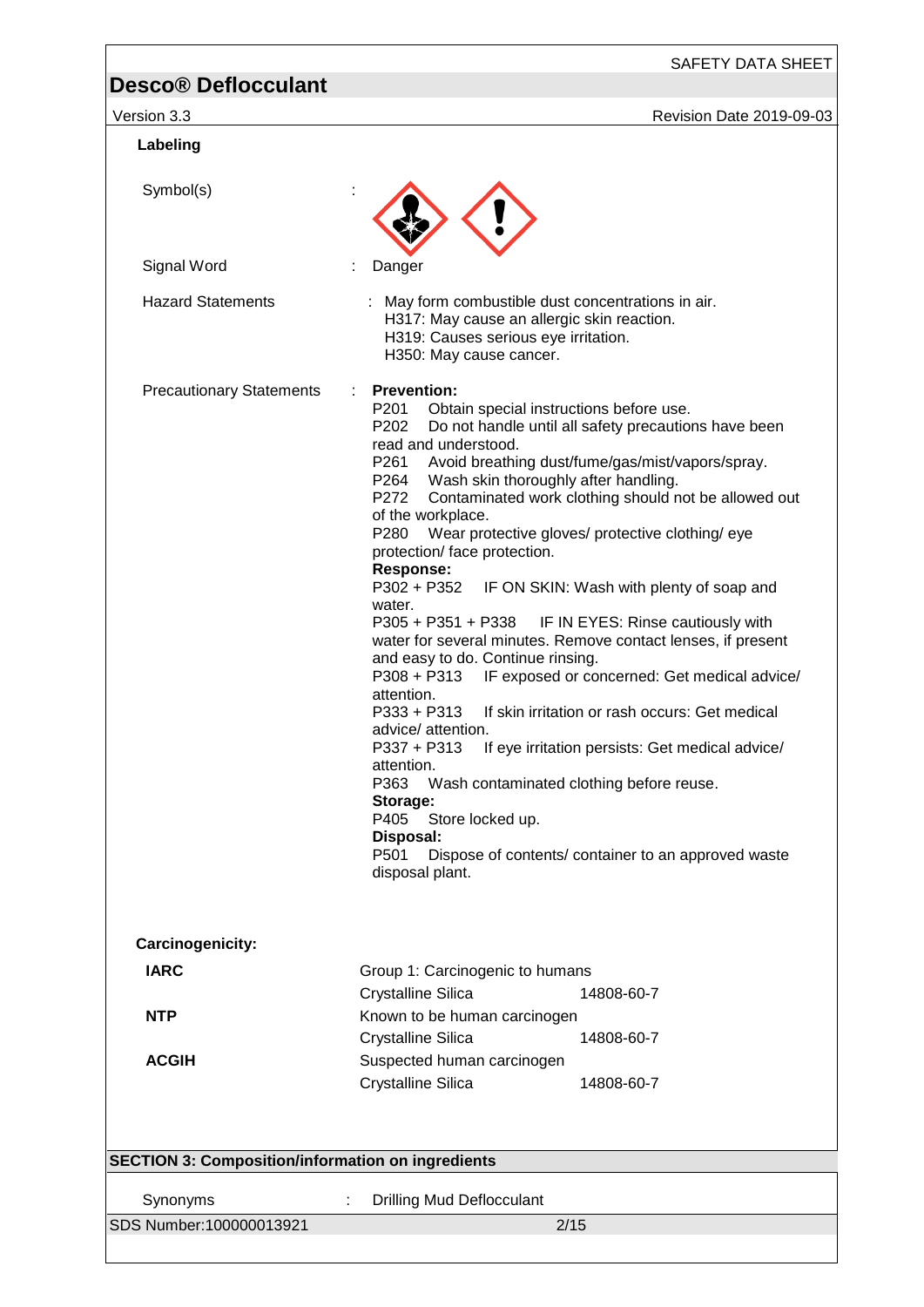Version 3.3 **Version 3.3** Revision Date 2019-09-03

SAFETY DATA SHEET

Molecular formula : Mixture

| Component                         | CAS-No.     | Weight %  |  |
|-----------------------------------|-------------|-----------|--|
| Methyl ester of sulfonated tannin | Proprietary | $60 - 80$ |  |
| Ferrous Sulfate                   | 17375-41-6  | $5 - 9$   |  |
| Chromium Acetate                  | 1066-30-4   | $3 - 10$  |  |
| Crystalline Silica                | 14808-60-7  | $01 - 1$  |  |

### **SECTION 4: First aid measures**

| General advice          | Move out of dangerous area. Show this material safety data<br>sheet to the doctor in attendance.                                                                                      |
|-------------------------|---------------------------------------------------------------------------------------------------------------------------------------------------------------------------------------|
| If inhaled              | Call a physician or poison control center immediately. If<br>unconscious, place in recovery position and seek medical<br>advice.                                                      |
| In case of skin contact | : If skin irritation persists, call a physician. If on skin, rinse well<br>with water. If on clothes, remove clothes.                                                                 |
| In case of eye contact  | Immediately flush eye(s) with plenty of water. Remove contact<br>lenses. Protect unharmed eye. Keep eye wide open while<br>rinsing. If eye irritation persists, consult a specialist. |
| If swallowed            | Keep respiratory tract clear. Never give anything by mouth to<br>an unconscious person. If symptoms persist, call a physician.<br>Take victim immediately to hospital.                |

### **SECTION 5: Firefighting measures**

| Flash point                                       |   | Not applicable                                                                                                                                                                                                                |
|---------------------------------------------------|---|-------------------------------------------------------------------------------------------------------------------------------------------------------------------------------------------------------------------------------|
| Autoignition temperature                          |   | $\therefore$ No data available                                                                                                                                                                                                |
|                                                   |   |                                                                                                                                                                                                                               |
| Unsuitable extinguishing<br>media                 |   | $\therefore$ High volume water jet.                                                                                                                                                                                           |
| Specific hazards during fire<br>fighting          | ÷ | Do not allow run-off from fire fighting to enter drains or water<br>courses.                                                                                                                                                  |
| Special protective<br>equipment for fire-fighters |   | : Wear self-contained breathing apparatus for firefighting if<br>necessary.                                                                                                                                                   |
| Further information                               |   | Collect contaminated fire extinguishing water separately. This<br>must not be discharged into drains. Fire residues and<br>contaminated fire extinguishing water must be disposed of in<br>accordance with local regulations. |
| Fire and explosion<br>protection                  |   | Avoid dust formation. Provide appropriate exhaust ventilation<br>at places where dust is formed.                                                                                                                              |
| Hazardous decomposition                           |   | : No data available.                                                                                                                                                                                                          |
| SDS Number:100000013921                           |   | 3/15                                                                                                                                                                                                                          |
|                                                   |   |                                                                                                                                                                                                                               |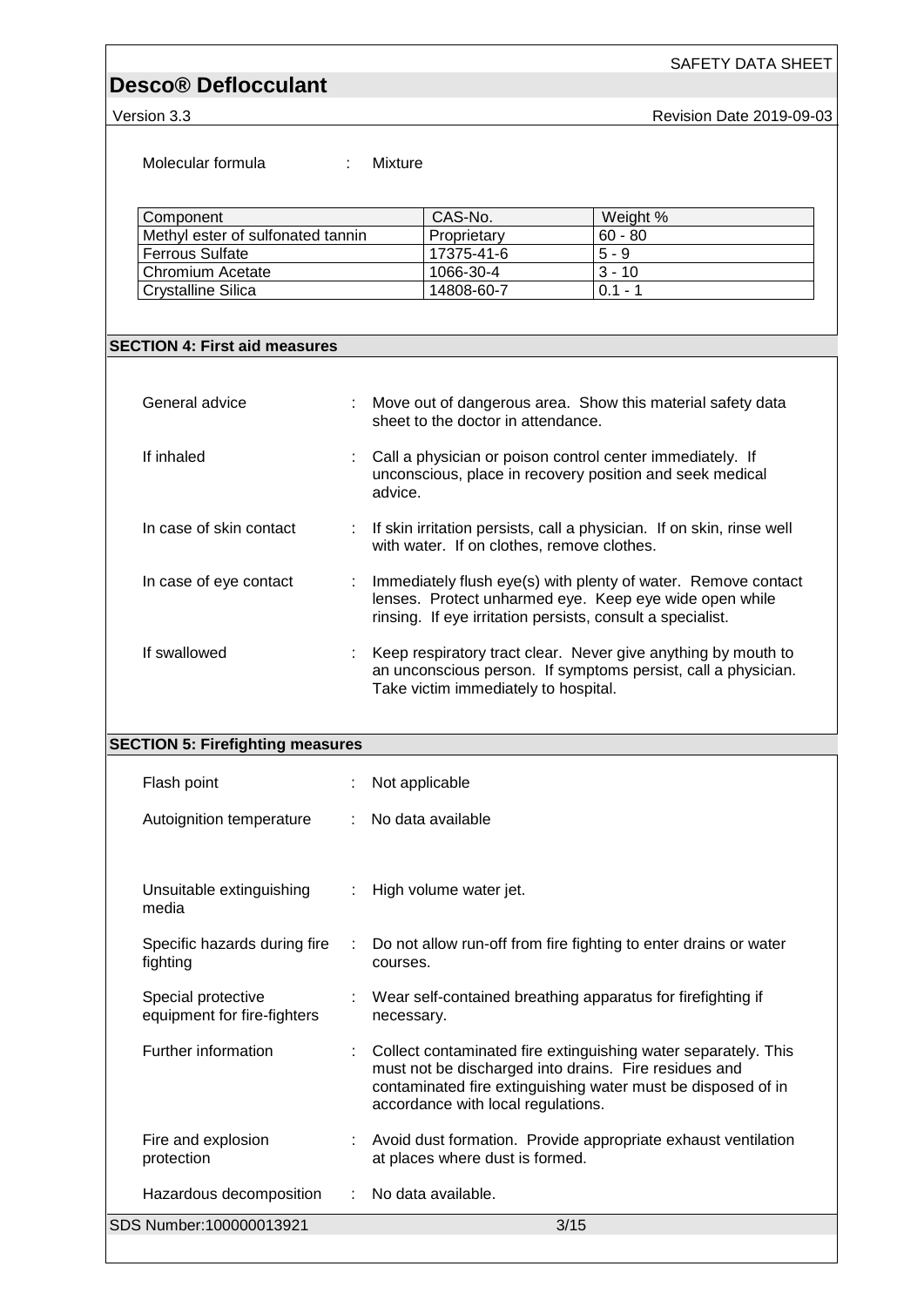products

SAFETY DATA SHEET

Version 3.3 **Version 3.3** Revision Date 2019-09-03

| piouuvio                                                |              |                              |                                 |                                                                                                                                                                                                                                                                                                                                                                                                                                                                                                                                                                                                                                                   |                            |
|---------------------------------------------------------|--------------|------------------------------|---------------------------------|---------------------------------------------------------------------------------------------------------------------------------------------------------------------------------------------------------------------------------------------------------------------------------------------------------------------------------------------------------------------------------------------------------------------------------------------------------------------------------------------------------------------------------------------------------------------------------------------------------------------------------------------------|----------------------------|
| <b>SECTION 6: Accidental release measures</b>           |              |                              |                                 |                                                                                                                                                                                                                                                                                                                                                                                                                                                                                                                                                                                                                                                   |                            |
|                                                         |              |                              |                                 |                                                                                                                                                                                                                                                                                                                                                                                                                                                                                                                                                                                                                                                   |                            |
| Personal precautions                                    |              |                              |                                 | Use personal protective equipment. Avoid dust formation.<br>Avoid breathing dust. Ensure adequate ventilation.                                                                                                                                                                                                                                                                                                                                                                                                                                                                                                                                    |                            |
| Environmental precautions                               | ÷            |                              |                                 | Prevent product from entering drains. Prevent further leakage<br>or spillage if safe to do so. If the product contaminates rivers<br>and lakes or drains inform respective authorities.                                                                                                                                                                                                                                                                                                                                                                                                                                                           |                            |
| Methods for cleaning up                                 |              |                              |                                 | Keep in suitable, closed containers for disposal.                                                                                                                                                                                                                                                                                                                                                                                                                                                                                                                                                                                                 |                            |
| <b>SECTION 7: Handling and storage</b>                  |              |                              |                                 |                                                                                                                                                                                                                                                                                                                                                                                                                                                                                                                                                                                                                                                   |                            |
| <b>Handling</b>                                         |              |                              |                                 |                                                                                                                                                                                                                                                                                                                                                                                                                                                                                                                                                                                                                                                   |                            |
| Advice on safe handling                                 |              |                              |                                 | Avoid formation of respirable particles. Do not breathe<br>vapors/dust. Avoid exposure - obtain special instructions<br>before use. Avoid contact with skin and eyes. For personal<br>protection see section 8. Smoking, eating and drinking should<br>be prohibited in the application area. Provide sufficient air<br>exchange and/or exhaust in work rooms. Dispose of rinse<br>water in accordance with local and national regulations.<br>Persons susceptible to skin sensitization problems or asthma,<br>allergies, chronic or recurrent respiratory disease should not be<br>employed in any process in which this mixture is being used. |                            |
| Advice on protection<br>against fire and explosion      | t.           |                              | at places where dust is formed. | Avoid dust formation. Provide appropriate exhaust ventilation                                                                                                                                                                                                                                                                                                                                                                                                                                                                                                                                                                                     |                            |
| <b>Storage</b>                                          |              |                              |                                 |                                                                                                                                                                                                                                                                                                                                                                                                                                                                                                                                                                                                                                                   |                            |
| Requirements for storage<br>areas and containers        |              |                              | technological safety standards. | Keep container tightly closed in a dry and well-ventilated place.<br>Containers which are opened must be carefully resealed and<br>kept upright to prevent leakage. Observe label precautions.<br>Electrical installations / working materials must comply with the                                                                                                                                                                                                                                                                                                                                                                               |                            |
| Use                                                     |              | <b>Drilling Mud Additive</b> |                                 |                                                                                                                                                                                                                                                                                                                                                                                                                                                                                                                                                                                                                                                   |                            |
| <b>SECTION 8: Exposure controls/personal protection</b> |              |                              |                                 |                                                                                                                                                                                                                                                                                                                                                                                                                                                                                                                                                                                                                                                   |                            |
| Ingredients with workplace control parameters           |              |                              |                                 |                                                                                                                                                                                                                                                                                                                                                                                                                                                                                                                                                                                                                                                   |                            |
| US                                                      |              |                              |                                 |                                                                                                                                                                                                                                                                                                                                                                                                                                                                                                                                                                                                                                                   |                            |
| Components                                              | Basis        |                              | Value                           | Control parameters                                                                                                                                                                                                                                                                                                                                                                                                                                                                                                                                                                                                                                | Note                       |
| <b>Ferrous Sulfate</b>                                  | <b>ACGIH</b> |                              | <b>TWA</b>                      | 1 mg/m $3$                                                                                                                                                                                                                                                                                                                                                                                                                                                                                                                                                                                                                                        | URT irr, skin irr, varies, |
|                                                         |              | $OCHA 7.1-A$                 | TIMA                            | $1 \text{ m}a/m3$                                                                                                                                                                                                                                                                                                                                                                                                                                                                                                                                                                                                                                 |                            |

| Components                | <b>Basis</b> | Value      | Control parameters   | <b>Note</b>                           |
|---------------------------|--------------|------------|----------------------|---------------------------------------|
| <b>Ferrous Sulfate</b>    | <b>ACGIH</b> | <b>TWA</b> | 1 $mq/m3$            | URT irr, skin irr, varies,            |
|                           | OSHA Z-1-A   | <b>TWA</b> | 1 $mq/m3$            |                                       |
| Chromium Acetate          | OSHA Z-1     | <b>TWA</b> | $0.5$ mg/m $3$       |                                       |
|                           | ACGIH        | <b>TWA</b> | $0.5$ mg/m $3$       | URT irr, skin irr, (), A4,<br>varies. |
|                           | OSHA Z-1-A   | <b>TWA</b> | $0.5$ mg/m $3$       |                                       |
|                           | CAL PEL      | PEL        | $0.5$ mg/m $3$       |                                       |
| <b>Crystalline Silica</b> | OSHA Z-3     | <b>TWA</b> | 250mppcf / %SiO2+5   | (f), a, b, respirable                 |
|                           | OSHA Z-3     | <b>TWA</b> | 10mg/m3 / %SiO2+2    | (f), e, respirable                    |
|                           | OSHA Z-3     | <b>TWA</b> | $0.1$ mg/m $3$       | Respirable fraction                   |
|                           | OSHA Z-1-A   | <b>TWA</b> | $0.1 \text{ mg/m}$ 3 | respirable dust fraction              |
|                           | ACGIH        | <b>TWA</b> | $0.025$ mg/m $3$     | lung cancer, pulm                     |
| SDS Number: 100000013921  |              |            | 4/15                 |                                       |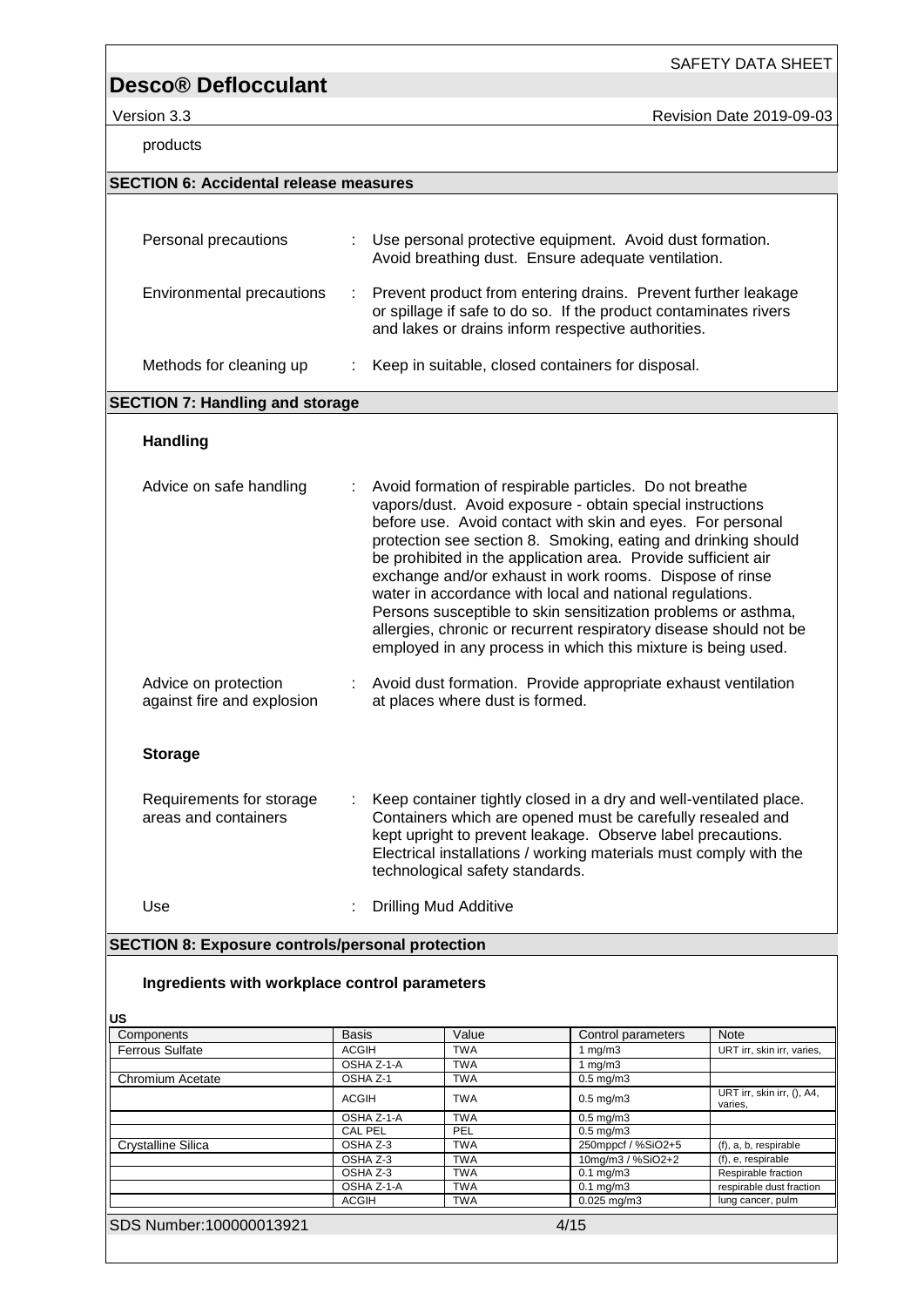### SAFETY DATA SHEET

## **Desco® Deflocculant**

### Version 3.3 **Version 3.3** Revision Date 2019-09-03

|                           |                                                                                                                                                                                                                                                                                                       |             |                                                   |                                                                                                                                                                                                                                                                                                                                                                                                                                                                                                                                   | fibrosis, A2, Respirable<br>fraction                                                                                                                                                                         |
|---------------------------|-------------------------------------------------------------------------------------------------------------------------------------------------------------------------------------------------------------------------------------------------------------------------------------------------------|-------------|---------------------------------------------------|-----------------------------------------------------------------------------------------------------------------------------------------------------------------------------------------------------------------------------------------------------------------------------------------------------------------------------------------------------------------------------------------------------------------------------------------------------------------------------------------------------------------------------------|--------------------------------------------------------------------------------------------------------------------------------------------------------------------------------------------------------------|
|                           |                                                                                                                                                                                                                                                                                                       | OSHA Z-1    | <b>TWA</b>                                        | $0.05$ mg/m $3$                                                                                                                                                                                                                                                                                                                                                                                                                                                                                                                   | Respirable fraction                                                                                                                                                                                          |
|                           | Adopted values or notations enclosed are those for which changes are proposed in the NIC                                                                                                                                                                                                              | OSHA Z-1    | <b>TWA</b>                                        | $0.05$ ma/m $3$                                                                                                                                                                                                                                                                                                                                                                                                                                                                                                                   | (7), (respirable dust)                                                                                                                                                                                       |
| ()                        | (7) See Table Z-3 for the exposure limit for any operations or sectors where the exposure limit in § 1910.1053 is stayed or is otherwise<br>not in effect.                                                                                                                                            |             |                                                   |                                                                                                                                                                                                                                                                                                                                                                                                                                                                                                                                   |                                                                                                                                                                                                              |
|                           | (f) This standard applies to any operations or sectors for which the respirable crystalline silica standard, 1910.1053, is stayed or is<br>otherwise not in effect.                                                                                                                                   |             |                                                   |                                                                                                                                                                                                                                                                                                                                                                                                                                                                                                                                   |                                                                                                                                                                                                              |
|                           | a Millions of particles per cubic foot of air, based on impinger samples counted by light-field techniques.                                                                                                                                                                                           |             |                                                   |                                                                                                                                                                                                                                                                                                                                                                                                                                                                                                                                   |                                                                                                                                                                                                              |
|                           | A2 Suspected human carcinogen<br>A4 Not classifiable as a human carcinogen                                                                                                                                                                                                                            |             |                                                   |                                                                                                                                                                                                                                                                                                                                                                                                                                                                                                                                   |                                                                                                                                                                                                              |
|                           | b The percentage of crystalline silica in the formula is the amount determined from airborne samples, except in those instances in<br>which other methods have been shown to be applicable.                                                                                                           |             |                                                   |                                                                                                                                                                                                                                                                                                                                                                                                                                                                                                                                   |                                                                                                                                                                                                              |
|                           | e Both concentration and percent quartz for the application of this limit are to be determined from the fraction passing a size-selector                                                                                                                                                              |             |                                                   |                                                                                                                                                                                                                                                                                                                                                                                                                                                                                                                                   |                                                                                                                                                                                                              |
|                           |                                                                                                                                                                                                                                                                                                       |             |                                                   | with the following characteristics: Aerodynamic diameter (unit density sphere): 2; Percent passing selector: 90 Aerodynamic<br>selector: 50 Aerodynamic diameter (unit density sphere): 5,0; Percent passing selector: 25 Aerodynamic diameter (unit density<br>sphere): 10; Percent passing selector: 0 The measurements under this note refer to the use of an AEC (now NRC) instrument.<br>The respirable fraction of coal dust is determined with an MRE; the figure corresponding to that of 2.4 mg/m3 in the table for coal | diameter (unit density sphere): 2,5; Percent passing selector: 75 Aerodynamic diameter (unit density sphere): 3,5; Percent passing                                                                           |
| lung cancer               | dust is 4.5 mg/m3.<br>Lung cancer<br>pulm fibrosis Pulmonary fibrosis                                                                                                                                                                                                                                 |             |                                                   |                                                                                                                                                                                                                                                                                                                                                                                                                                                                                                                                   |                                                                                                                                                                                                              |
|                           | skin irr Skin irritation                                                                                                                                                                                                                                                                              |             |                                                   |                                                                                                                                                                                                                                                                                                                                                                                                                                                                                                                                   |                                                                                                                                                                                                              |
|                           | URT irr Upper Respiratory Tract irritation<br>varies varies                                                                                                                                                                                                                                           |             |                                                   |                                                                                                                                                                                                                                                                                                                                                                                                                                                                                                                                   |                                                                                                                                                                                                              |
|                           |                                                                                                                                                                                                                                                                                                       |             |                                                   |                                                                                                                                                                                                                                                                                                                                                                                                                                                                                                                                   |                                                                                                                                                                                                              |
|                           | <b>Immediately Dangerous to Life or Health Concentrations (IDLH)</b>                                                                                                                                                                                                                                  |             |                                                   |                                                                                                                                                                                                                                                                                                                                                                                                                                                                                                                                   |                                                                                                                                                                                                              |
|                           |                                                                                                                                                                                                                                                                                                       |             |                                                   |                                                                                                                                                                                                                                                                                                                                                                                                                                                                                                                                   |                                                                                                                                                                                                              |
| Substance name            |                                                                                                                                                                                                                                                                                                       | CAS-No.     |                                                   | Control parameters                                                                                                                                                                                                                                                                                                                                                                                                                                                                                                                | Update                                                                                                                                                                                                       |
| <b>Chromium Acetate</b>   |                                                                                                                                                                                                                                                                                                       | 1066-30-4   |                                                   | Immediately Dangerous to Life or Health                                                                                                                                                                                                                                                                                                                                                                                                                                                                                           | 1995-03-01                                                                                                                                                                                                   |
|                           |                                                                                                                                                                                                                                                                                                       |             | <b>Concentration Value</b><br>$25 \text{ mg/m}^3$ |                                                                                                                                                                                                                                                                                                                                                                                                                                                                                                                                   |                                                                                                                                                                                                              |
| <b>Crystalline Silica</b> |                                                                                                                                                                                                                                                                                                       | 14808-60-7  |                                                   | Immediately Dangerous to Life or Health                                                                                                                                                                                                                                                                                                                                                                                                                                                                                           | 1995-03-01                                                                                                                                                                                                   |
|                           |                                                                                                                                                                                                                                                                                                       |             | <b>Concentration Value</b><br>$50 \text{ mg/m}^3$ |                                                                                                                                                                                                                                                                                                                                                                                                                                                                                                                                   |                                                                                                                                                                                                              |
|                           | <b>Engineering measures</b><br>Adequate ventilation to control airborned concentrations below the exposure guidelines/limits.                                                                                                                                                                         |             |                                                   |                                                                                                                                                                                                                                                                                                                                                                                                                                                                                                                                   |                                                                                                                                                                                                              |
|                           | Consider the potential hazards of this material (see Section 2), applicable exposure limits, job<br>exposure to harmful levels of this material, the personal protective equipment listed below is<br>recommended. The user should read and understand all instructions and limitations supplied with |             |                                                   |                                                                                                                                                                                                                                                                                                                                                                                                                                                                                                                                   | activities, and other substances in the work place when designing engineering controls and selecting<br>personal protective equipment. If engineering controls or work practices are not adequate to prevent |
|                           | the equipment since protection is usually provided for a limited time or under certain circumstances.                                                                                                                                                                                                 |             |                                                   |                                                                                                                                                                                                                                                                                                                                                                                                                                                                                                                                   |                                                                                                                                                                                                              |
|                           | Personal protective equipment                                                                                                                                                                                                                                                                         |             |                                                   |                                                                                                                                                                                                                                                                                                                                                                                                                                                                                                                                   |                                                                                                                                                                                                              |
|                           | Respiratory protection                                                                                                                                                                                                                                                                                |             |                                                   | Wear a supplied-air NIOSH approved respirator unless                                                                                                                                                                                                                                                                                                                                                                                                                                                                              |                                                                                                                                                                                                              |
|                           |                                                                                                                                                                                                                                                                                                       |             |                                                   | ventilation or other engineering controls are adequate to                                                                                                                                                                                                                                                                                                                                                                                                                                                                         |                                                                                                                                                                                                              |
|                           |                                                                                                                                                                                                                                                                                                       |             |                                                   | maintain minimal oxygen content of 19.5% by volume under                                                                                                                                                                                                                                                                                                                                                                                                                                                                          |                                                                                                                                                                                                              |
|                           |                                                                                                                                                                                                                                                                                                       |             |                                                   | normal atmospheric pressure. Wear a NIOSH approved                                                                                                                                                                                                                                                                                                                                                                                                                                                                                |                                                                                                                                                                                                              |
|                           |                                                                                                                                                                                                                                                                                                       |             |                                                   | respirator that provides protection when working with this                                                                                                                                                                                                                                                                                                                                                                                                                                                                        |                                                                                                                                                                                                              |
|                           |                                                                                                                                                                                                                                                                                                       |             |                                                   | material if exposure to harmful levels of airborne material may                                                                                                                                                                                                                                                                                                                                                                                                                                                                   |                                                                                                                                                                                                              |
|                           |                                                                                                                                                                                                                                                                                                       |             |                                                   | occur, such as:. Dust safety masks are recommended when                                                                                                                                                                                                                                                                                                                                                                                                                                                                           |                                                                                                                                                                                                              |
|                           |                                                                                                                                                                                                                                                                                                       |             |                                                   | the dust concentration is excessive. Air-Purifying Respirator<br>for Dusts and Mists / P100. Use a positive pressure, air-                                                                                                                                                                                                                                                                                                                                                                                                        |                                                                                                                                                                                                              |
|                           |                                                                                                                                                                                                                                                                                                       |             |                                                   | supplying respirator if there is potential for uncontrolled                                                                                                                                                                                                                                                                                                                                                                                                                                                                       |                                                                                                                                                                                                              |
|                           |                                                                                                                                                                                                                                                                                                       |             |                                                   | release, exposure levels are not known, or other circumstances                                                                                                                                                                                                                                                                                                                                                                                                                                                                    |                                                                                                                                                                                                              |
|                           |                                                                                                                                                                                                                                                                                                       |             |                                                   | where air-purifying respirators may not provide adequate                                                                                                                                                                                                                                                                                                                                                                                                                                                                          |                                                                                                                                                                                                              |
|                           |                                                                                                                                                                                                                                                                                                       | protection. |                                                   |                                                                                                                                                                                                                                                                                                                                                                                                                                                                                                                                   |                                                                                                                                                                                                              |
|                           | Hand protection                                                                                                                                                                                                                                                                                       |             |                                                   | The suitability for a specific workplace should be discussed                                                                                                                                                                                                                                                                                                                                                                                                                                                                      |                                                                                                                                                                                                              |
|                           |                                                                                                                                                                                                                                                                                                       |             |                                                   | with the producers of the protective gloves. Please observe                                                                                                                                                                                                                                                                                                                                                                                                                                                                       |                                                                                                                                                                                                              |
|                           |                                                                                                                                                                                                                                                                                                       |             |                                                   | the instructions regarding permeability and breakthrough time                                                                                                                                                                                                                                                                                                                                                                                                                                                                     |                                                                                                                                                                                                              |
|                           |                                                                                                                                                                                                                                                                                                       |             |                                                   | which are provided by the supplier of the gloves. Also take into                                                                                                                                                                                                                                                                                                                                                                                                                                                                  |                                                                                                                                                                                                              |
|                           |                                                                                                                                                                                                                                                                                                       |             |                                                   | consideration the specific local conditions under which the                                                                                                                                                                                                                                                                                                                                                                                                                                                                       |                                                                                                                                                                                                              |
|                           | SDS Number:100000013921                                                                                                                                                                                                                                                                               |             |                                                   | 5/15                                                                                                                                                                                                                                                                                                                                                                                                                                                                                                                              |                                                                                                                                                                                                              |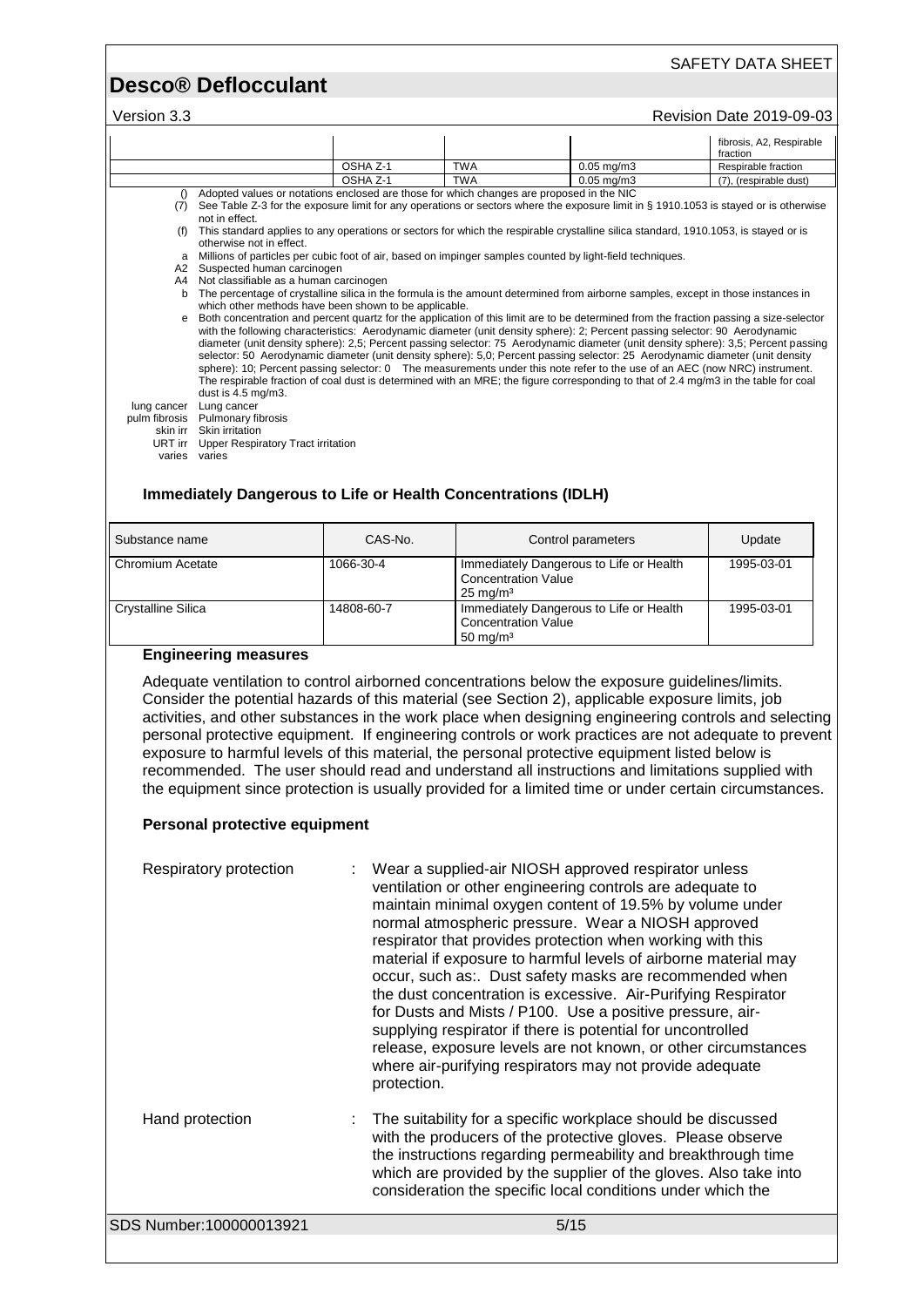| <b>Desco® Deflocculant</b><br>Version 3.3             | Revision Date 2019-09-03                                                                                                                                                                                                                                                                                    |
|-------------------------------------------------------|-------------------------------------------------------------------------------------------------------------------------------------------------------------------------------------------------------------------------------------------------------------------------------------------------------------|
|                                                       |                                                                                                                                                                                                                                                                                                             |
|                                                       | product is used, such as the danger of cuts, abrasion, and the<br>contact time. Gloves should be discarded and replaced if there<br>is any indication of degradation or chemical breakthrough.                                                                                                              |
| Eye protection                                        | Eye wash bottle with pure water. Safety glasses.                                                                                                                                                                                                                                                            |
| Skin and body protection                              | Choose body protection in relation to its type, to the<br>concentration and amount of dangerous substances, and to the<br>specific work-place. Wear as appropriate:. Remove and wash<br>contaminated clothing before re-use. Skin should be washed<br>after contact. Footwear protecting against chemicals. |
| Hygiene measures                                      | When using do not eat or drink. When using do not smoke.<br>Wash hands before breaks and at the end of workday.                                                                                                                                                                                             |
| <b>SECTION 9: Physical and chemical properties</b>    |                                                                                                                                                                                                                                                                                                             |
|                                                       |                                                                                                                                                                                                                                                                                                             |
| Information on basic physical and chemical properties |                                                                                                                                                                                                                                                                                                             |
| Appearance                                            |                                                                                                                                                                                                                                                                                                             |
| Form<br>Physical state                                | Powder<br>Solid                                                                                                                                                                                                                                                                                             |
| Color                                                 | Reddish brown                                                                                                                                                                                                                                                                                               |
| Odor                                                  | Mild                                                                                                                                                                                                                                                                                                        |
| <b>Odor Threshold</b>                                 | No data available                                                                                                                                                                                                                                                                                           |
| Safety data                                           |                                                                                                                                                                                                                                                                                                             |
| Flash point                                           | : Not applicable                                                                                                                                                                                                                                                                                            |
|                                                       |                                                                                                                                                                                                                                                                                                             |
| Lower explosion limit                                 | : Not applicable                                                                                                                                                                                                                                                                                            |
| Upper explosion limit                                 | : Not applicable                                                                                                                                                                                                                                                                                            |
| Oxidizing properties                                  | : No                                                                                                                                                                                                                                                                                                        |
| Autoignition temperature                              | No data available                                                                                                                                                                                                                                                                                           |
| Thermal decomposition                                 | No data available                                                                                                                                                                                                                                                                                           |
|                                                       |                                                                                                                                                                                                                                                                                                             |
| Molecular formula                                     | Mixture                                                                                                                                                                                                                                                                                                     |
| Molecular weight                                      | Not applicable                                                                                                                                                                                                                                                                                              |
| pH                                                    | Not applicable                                                                                                                                                                                                                                                                                              |
| Pour point                                            | No data available                                                                                                                                                                                                                                                                                           |
| Boiling point/boiling range                           | Not applicable                                                                                                                                                                                                                                                                                              |
| Vapor pressure                                        | Not applicable                                                                                                                                                                                                                                                                                              |
| Relative density                                      | Not applicable                                                                                                                                                                                                                                                                                              |
| Density                                               | 1.59 g/cm3                                                                                                                                                                                                                                                                                                  |
| SDS Number:100000013921                               | 6/15                                                                                                                                                                                                                                                                                                        |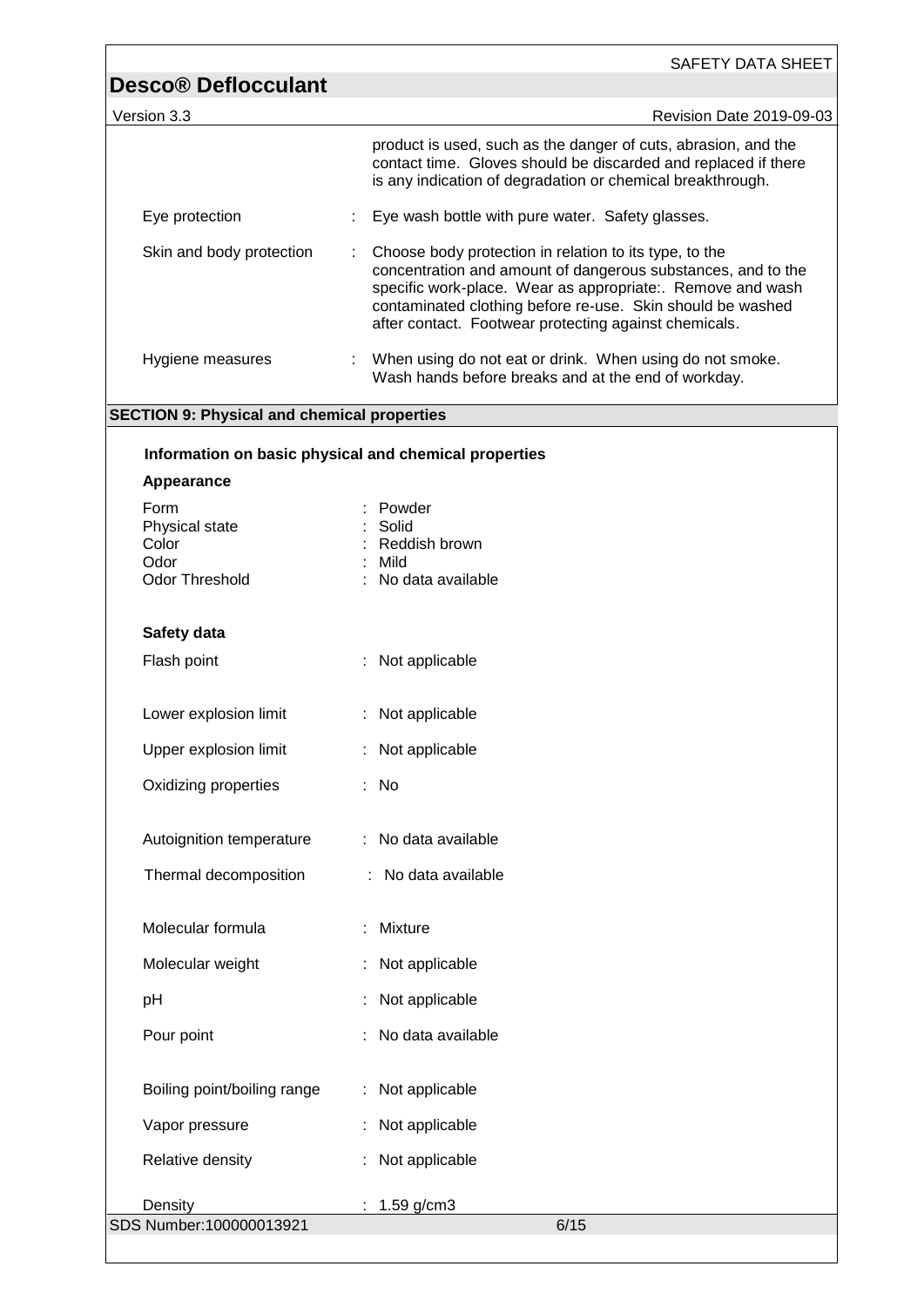| <b>Desco® Deflocculant</b>                                      | SAFETY DATA SHEET                                                                                                                            |
|-----------------------------------------------------------------|----------------------------------------------------------------------------------------------------------------------------------------------|
| Version 3.3                                                     | Revision Date 2019-09-03                                                                                                                     |
|                                                                 |                                                                                                                                              |
| Water solubility                                                | : Partly soluble                                                                                                                             |
| Partition coefficient: n-<br>octanol/water                      | : No data available                                                                                                                          |
| Viscosity, kinematic                                            | Not applicable                                                                                                                               |
| Relative vapor density                                          | : Not applicable                                                                                                                             |
| <b>SECTION 10: Stability and reactivity</b>                     |                                                                                                                                              |
|                                                                 |                                                                                                                                              |
| <b>Chemical stability</b>                                       | : This material is considered stable under normal ambient and<br>anticipated storage and handling conditions of temperature<br>and pressure. |
| Possibility of hazardous reactions                              |                                                                                                                                              |
| <b>Hazardous reactions</b>                                      | : Hazardous reactions: Hazardous polymerization does not<br>occur.                                                                           |
|                                                                 | Further information: No decomposition if stored and applied as<br>directed.                                                                  |
| <b>Conditions to avoid</b>                                      | : No data available.                                                                                                                         |
| <b>Thermal decomposition</b>                                    | : No data available                                                                                                                          |
| <b>Hazardous decomposition</b><br>products                      | : No data available                                                                                                                          |
| Other data                                                      | : No decomposition if stored and applied as directed.                                                                                        |
| <b>SECTION 11: Toxicological information</b>                    |                                                                                                                                              |
|                                                                 |                                                                                                                                              |
| Desco <sup>®</sup> Deflocculant<br><b>Acute oral toxicity</b>   | : Acute toxicity estimate: 3,310 mg/kg<br>Method: Calculation method                                                                         |
| Desco <sup>®</sup> Deflocculant<br><b>Acute dermal toxicity</b> | : Acute toxicity estimate: $> 5,000$ mg/kg<br>Method: Calculation method                                                                     |
| <b>Desco® Deflocculant</b><br><b>Skin irritation</b>            | May cause skin irritation and/or dermatitis.                                                                                                 |
| <b>Desco® Deflocculant</b><br><b>Eye irritation</b>             | : Irritating to eyes.                                                                                                                        |
| <b>Desco® Deflocculant</b><br><b>Sensitization</b>              | Causes sensitization.                                                                                                                        |
| SDS Number:100000013921                                         | 7/15                                                                                                                                         |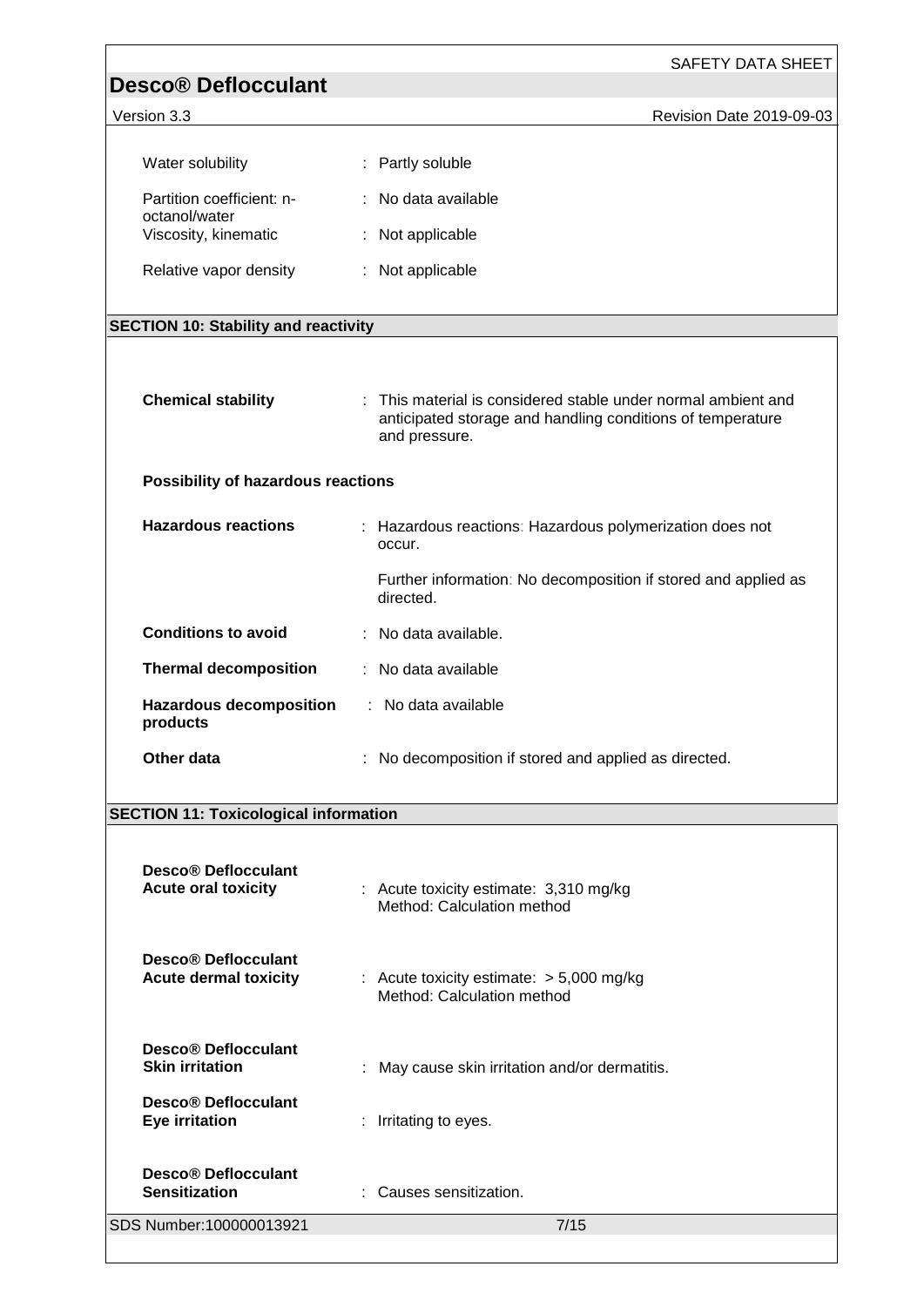### version 3.3 **Version 3.3** Revision Date 2019-09-03

| <b>Repeated dose toxicity</b>        |                                                                                                                                                                                                                                                                                                                                                                                                                                                                                             |
|--------------------------------------|---------------------------------------------------------------------------------------------------------------------------------------------------------------------------------------------------------------------------------------------------------------------------------------------------------------------------------------------------------------------------------------------------------------------------------------------------------------------------------------------|
| Methyl ester of sulfonated<br>tannin | : Species: Rat, male<br>Sex: male<br>Application Route: oral gavage<br>Dose: 100, 300, 1000 mg/kg<br>Exposure time: 32 d<br>Number of exposures: Daily<br>NOEL: 1,000 mg/kg<br>Method: OECD Guideline 422<br>No adverse effects expected<br>Species: Rat, female<br>Sex: female<br>Application Route: oral gavage<br>Dose: 100, 300, 1000 mg/kg<br>Exposure time: 39 - 47 d<br>Number of exposures: Daily<br>NOEL: 1,000 mg/kg<br>Method: OECD Guideline 422<br>No adverse effects expected |
| <b>Chromium Acetate</b>              | Species: Mouse<br>Application Route: oral gavage<br>Dose: 5 ppm<br>Exposure time: lifetime<br>Number of exposures: in drinking water                                                                                                                                                                                                                                                                                                                                                        |
| <b>Genotoxicity in vitro</b>         |                                                                                                                                                                                                                                                                                                                                                                                                                                                                                             |
| Methyl ester of sulfonated<br>tannin | : Test Type: Chromosome aberration test in vitro<br>Metabolic activation: with and without metabolic activation<br>Method: OECD Guideline 473<br>Result: negative                                                                                                                                                                                                                                                                                                                           |
| <b>Chromium Acetate</b>              | Test Type: Sister Chromatid Exchange Assay<br>Result: negative                                                                                                                                                                                                                                                                                                                                                                                                                              |
|                                      | Test Type: Chromosome aberration test in vitro<br>Result: positive                                                                                                                                                                                                                                                                                                                                                                                                                          |
| Carcinogenicity                      |                                                                                                                                                                                                                                                                                                                                                                                                                                                                                             |
| <b>Chromium Acetate</b>              | : Species: Rat<br>Dose: 5 mg/l<br>Exposure time: lifetime<br>Number of exposures: in drinking water<br>Remarks: no increase incidence of tumors                                                                                                                                                                                                                                                                                                                                             |
| <b>Reproductive toxicity</b>         |                                                                                                                                                                                                                                                                                                                                                                                                                                                                                             |
| Methyl ester of sulfonated<br>tannin | : Species: Rat<br>Sex: male<br>Application Route: oral gavage<br>Dose: 100, 300, 1000 mg/kg<br>Exposure time: 32 d<br>Number of exposures: Daily<br>Method: OECD Guideline 422                                                                                                                                                                                                                                                                                                              |
| SDS Number:100000013921              | 8/15                                                                                                                                                                                                                                                                                                                                                                                                                                                                                        |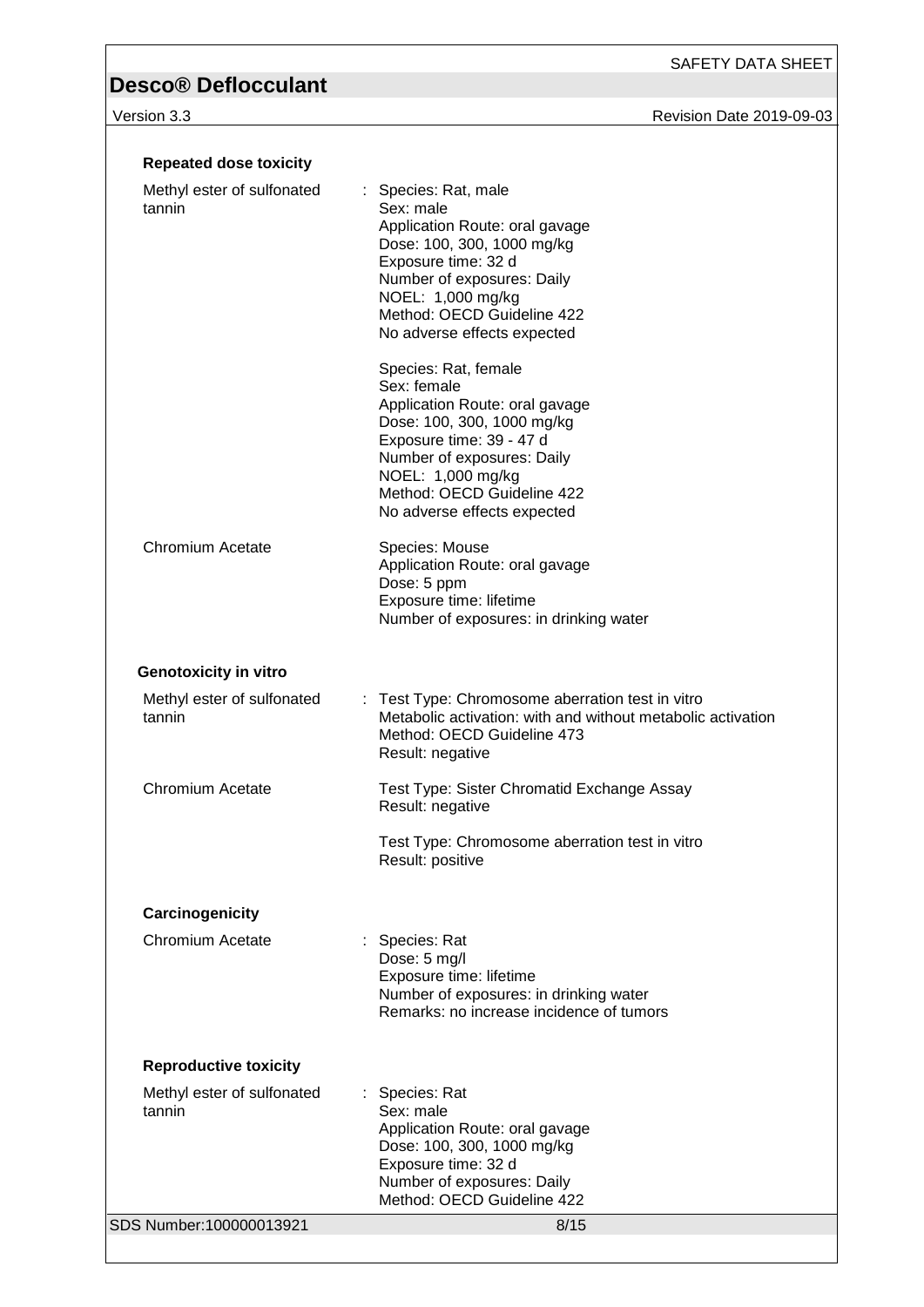| <b>Desco® Deflocculant</b><br>Version 3.3                | Revision Date 2019-09-03                                                                                                                                                                                                                                                                                                              |
|----------------------------------------------------------|---------------------------------------------------------------------------------------------------------------------------------------------------------------------------------------------------------------------------------------------------------------------------------------------------------------------------------------|
|                                                          | NOAEL Parent: 1,000 mg/kg<br>Fertility and developmental toxicity tests did not reveal any<br>effect on reproduction.                                                                                                                                                                                                                 |
|                                                          | Species: Rat<br>Sex: female<br>Application Route: oral gavage<br>Dose: 100, 300, 1000 mg/kg<br>Exposure time: 39 - 47 d<br>Number of exposures: Daily<br>Method: OECD Guideline 422<br>NOAEL Parent: 1,000 mg/kg<br>NOAEL F1: 1,000 mg/kg<br>Fertility and developmental toxicity tests did not reveal any<br>effect on reproduction. |
| <b>CMR</b> effects                                       |                                                                                                                                                                                                                                                                                                                                       |
| <b>Crystalline Silica</b>                                | : Carcinogenicity: Positive evidence from human<br>epidemiological studies (inhalation)                                                                                                                                                                                                                                               |
| <b>Desco® Deflocculant</b><br><b>Further information</b> | $\therefore$ No data available.                                                                                                                                                                                                                                                                                                       |
| <b>SECTION 12: Ecological information</b>                |                                                                                                                                                                                                                                                                                                                                       |
| <b>Toxicity to fish</b>                                  |                                                                                                                                                                                                                                                                                                                                       |
| Methyl ester of sulfonated<br>tannin                     | : LL50: $> 1,800$ mg/l<br>Exposure time: 96 h<br>Species: Scophthalmus maximus (Flatfish, Flounder)<br>Method: OECD Test Guideline 203                                                                                                                                                                                                |
| <b>Ferrous Sulfate</b>                                   | $LL50:$ > 6.25 mg/l<br>Exposure time: 96 h<br>Species: Cyprinodon variegatus (sheepshead minnow)<br>semi-static test Method: OECD Test Guideline 203                                                                                                                                                                                  |
| Chromium Acetate                                         | $LC50:$ > 100 mg/l<br>Exposure time: 96 h<br>Species: Danio rerio (Zebra Fish)<br>semi-static test Method: OECD Test Guideline 203                                                                                                                                                                                                    |
| Toxicity to daphnia and other aquatic invertebrates      |                                                                                                                                                                                                                                                                                                                                       |
| Methyl ester of sulfonated<br>tannin                     | : EL50: 73.2 mg/l<br>Exposure time: 48 h<br>Species: Acartia tonsa (Marine Copepod)<br>Method: ISO TC147/SC5/WG2                                                                                                                                                                                                                      |
| <b>Ferrous Sulfate</b>                                   | LC50: 190 mg/l<br>Exposure time: 48 h<br>Species: Acartia tonsa (Marine Copepod)<br>Method: ISO TC147/SC5/WG2                                                                                                                                                                                                                         |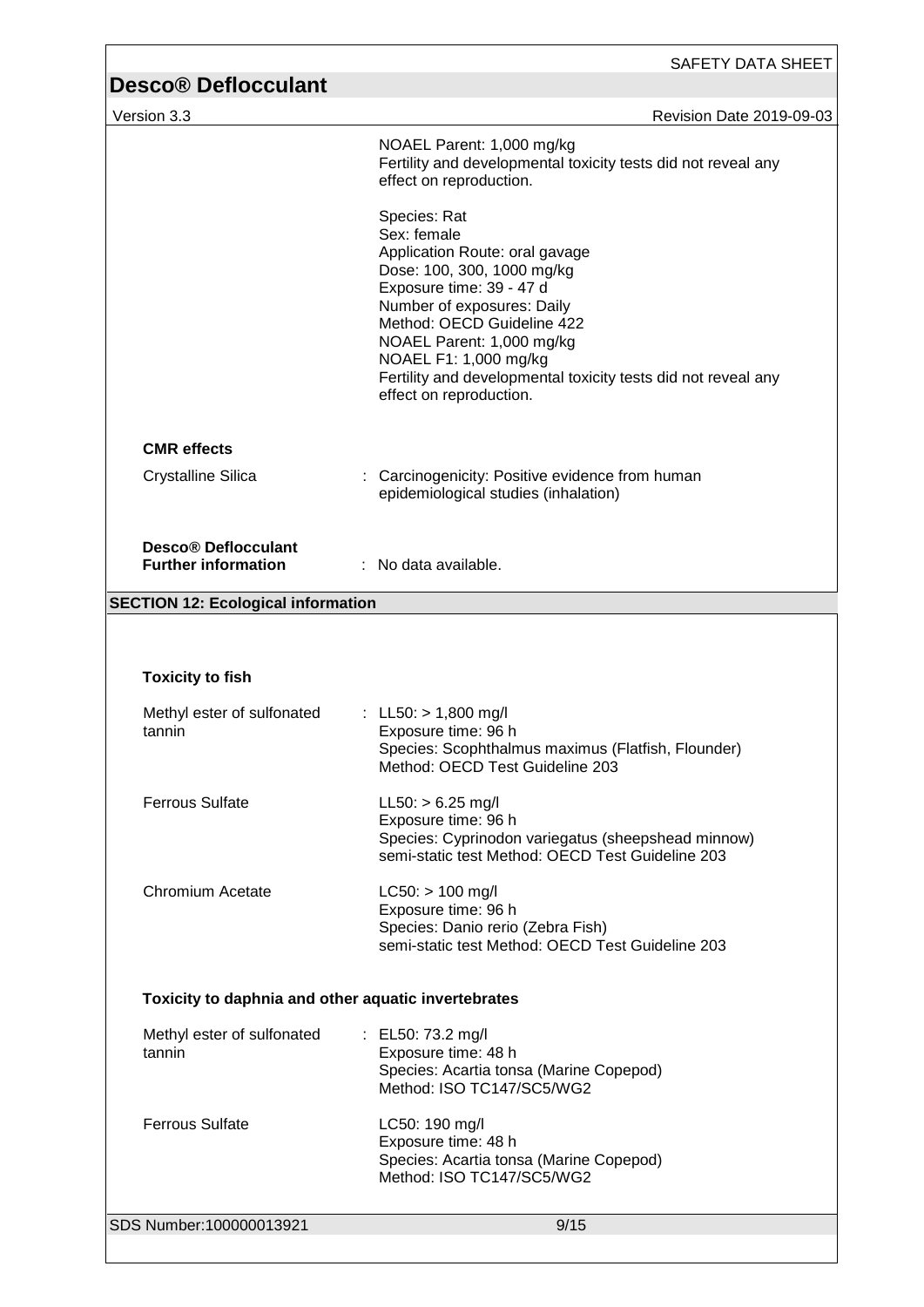|                                                                                                                                    | SAFETY DATA SHEET                                                                                                                                                                                                                                                                                                                                                                                                                                                                                   |
|------------------------------------------------------------------------------------------------------------------------------------|-----------------------------------------------------------------------------------------------------------------------------------------------------------------------------------------------------------------------------------------------------------------------------------------------------------------------------------------------------------------------------------------------------------------------------------------------------------------------------------------------------|
| <b>Desco® Deflocculant</b>                                                                                                         |                                                                                                                                                                                                                                                                                                                                                                                                                                                                                                     |
| Version 3.3                                                                                                                        | Revision Date 2019-09-03                                                                                                                                                                                                                                                                                                                                                                                                                                                                            |
| Chromium Acetate                                                                                                                   | $EC50:$ > 100 mg/l<br>Exposure time: 48 h<br>Species: Daphnia magna (Water flea)<br>semi-static test Method: OECD Test Guideline 202                                                                                                                                                                                                                                                                                                                                                                |
| <b>Toxicity to algae</b>                                                                                                           |                                                                                                                                                                                                                                                                                                                                                                                                                                                                                                     |
| Methyl ester of sulfonated<br>tannin                                                                                               | : ErC50: $> 100$ mg/l<br>Exposure time: 72 h<br>Species: Desmodesmus subspicatus (green algae)<br>Method: OECD Test Guideline 201                                                                                                                                                                                                                                                                                                                                                                   |
|                                                                                                                                    | EbC50: 79 mg/l<br>Exposure time: 72 h<br>Species: Desmodesmus subspicatus (green algae)<br>Method: OECD Test Guideline 201                                                                                                                                                                                                                                                                                                                                                                          |
| <b>Ferrous Sulfate</b>                                                                                                             | EL50: 45 mg/l<br>Exposure time: 72 h<br>Species: Skeletonema costatum (Marine Algae)<br>Method: ISO 10253                                                                                                                                                                                                                                                                                                                                                                                           |
| Biodegradability                                                                                                                   | Taking into consideration the properties of several ingredients,<br>the product is estimated not to be readily biodegradable<br>according to OECD classification.                                                                                                                                                                                                                                                                                                                                   |
| Elimination information (persistence and degradability)<br>Additional ecological<br>information<br><b>Ecotoxicology Assessment</b> | : Harmful to aquatic life with long lasting effects.                                                                                                                                                                                                                                                                                                                                                                                                                                                |
| Short-term (acute) aquatic hazard<br>Methyl ester of sulfonated<br>tannin                                                          | : Harmful to aquatic life.                                                                                                                                                                                                                                                                                                                                                                                                                                                                          |
| <b>Chromium Acetate</b>                                                                                                            | : Harmful to aquatic life.                                                                                                                                                                                                                                                                                                                                                                                                                                                                          |
| Long-term (chronic) aquatic hazard<br>Methyl ester of sulfonated<br>tannin                                                         | : Harmful to aquatic life with long lasting effects.                                                                                                                                                                                                                                                                                                                                                                                                                                                |
| <b>SECTION 13: Disposal considerations</b>                                                                                         |                                                                                                                                                                                                                                                                                                                                                                                                                                                                                                     |
|                                                                                                                                    | The information in this SDS pertains only to the product as shipped.                                                                                                                                                                                                                                                                                                                                                                                                                                |
| disposal facility.                                                                                                                 | Use material for its intended purpose or recycle if possible. This material, if it must be discarded,<br>may meet the criteria of a hazardous waste as defined by US EPA under RCRA (40 CFR 261) or<br>other State and local regulations. Measurement of certain physical properties and analysis for<br>regulated components may be necessary to make a correct determination. If this material is<br>classified as a hazardous waste, federal law requires disposal at a licensed hazardous waste |
| Product                                                                                                                            | The product should not be allowed to enter drains, water<br>courses or the soil. Do not contaminate ponds, waterways or<br>ditches with chemical or used container. Send to a licensed<br>waste management company.                                                                                                                                                                                                                                                                                 |
| SDS Number:100000013921                                                                                                            | 10/15                                                                                                                                                                                                                                                                                                                                                                                                                                                                                               |

 $\overline{1}$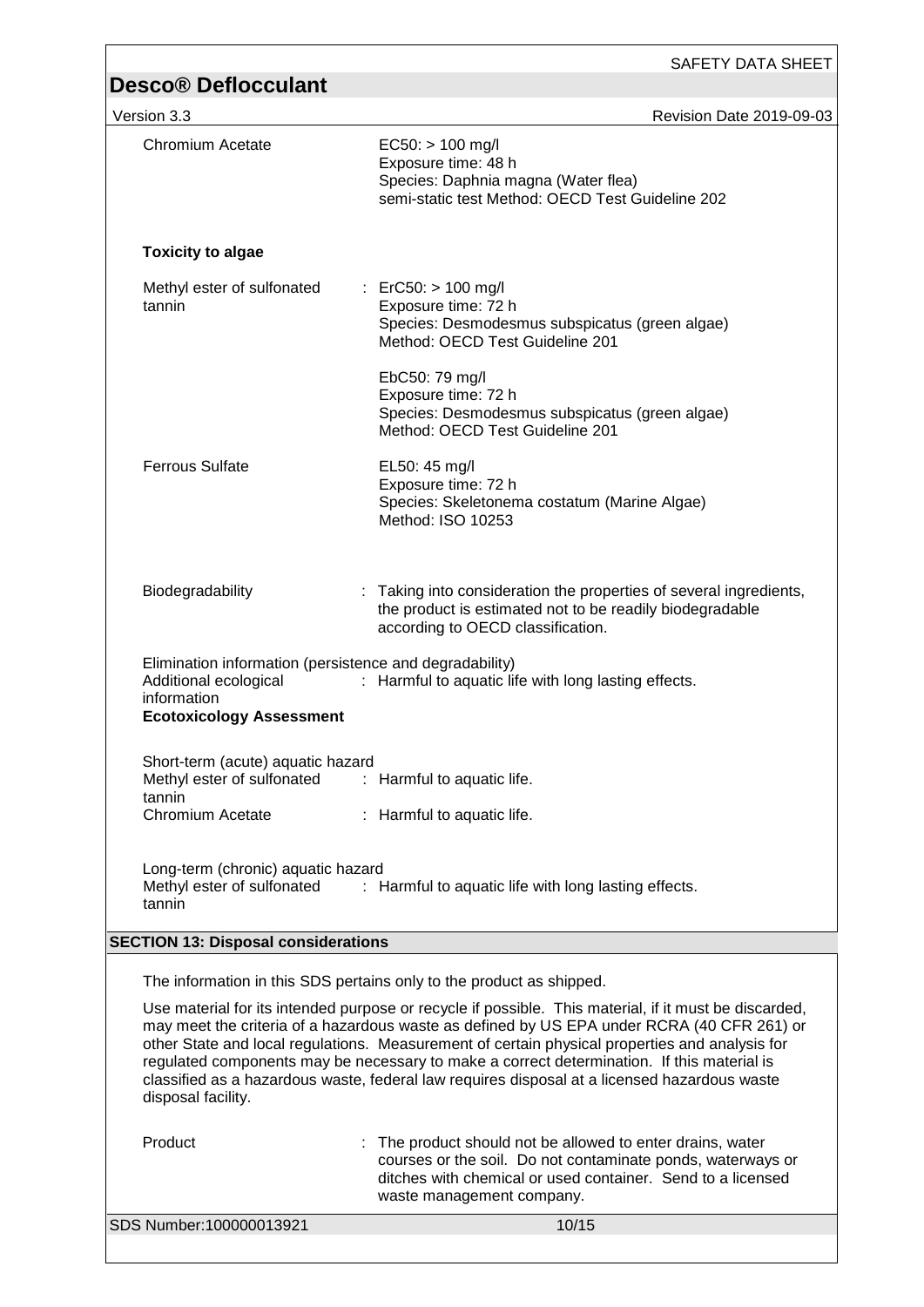| SAFETY DATA SHEET                                                                                                                                                                                                                                                                                                                                                                                                                      |
|----------------------------------------------------------------------------------------------------------------------------------------------------------------------------------------------------------------------------------------------------------------------------------------------------------------------------------------------------------------------------------------------------------------------------------------|
| <b>Desco® Deflocculant</b>                                                                                                                                                                                                                                                                                                                                                                                                             |
| Version 3.3<br><b>Revision Date 2019-09-03</b>                                                                                                                                                                                                                                                                                                                                                                                         |
| Contaminated packaging<br>: Empty remaining contents. Dispose of as unused product.<br>Do not re-use empty containers.                                                                                                                                                                                                                                                                                                                 |
| <b>SECTION 14: Transport information</b>                                                                                                                                                                                                                                                                                                                                                                                               |
| The shipping descriptions shown here are for bulk shipments only, and may not apply to<br>shipments in non-bulk packages (see regulatory definition).                                                                                                                                                                                                                                                                                  |
| Consult the appropriate domestic or international mode-specific and quantity-specific Dangerous<br>Goods Regulations for additional shipping description requirements (e.g., technical name or names,<br>etc.) Therefore, the information shown here, may not always agree with the bill of lading shipping<br>description for the material. Flashpoints for the material may vary slightly between the SDS and the<br>bill of lading. |
| US DOT (UNITED STATES DEPARTMENT OF TRANSPORTATION)<br>UN3077, ENVIRONMENTALLY HAZARDOUS SUBSTANCES, SOLID, N.O.S., (FERROUS<br>SULFATE), 9, III, RQ (FERROUS SULFATE)                                                                                                                                                                                                                                                                 |
| IMO / IMDG (INTERNATIONAL MARITIME DANGEROUS GOODS)<br>NOT REGULATED AS A HAZARDOUS MATERIAL OR DANGEROUS GOODS FOR<br>TRANSPORTATION BY THIS AGENCY.                                                                                                                                                                                                                                                                                  |
| IATA (INTERNATIONAL AIR TRANSPORT ASSOCIATION)<br>NOT REGULATED AS A HAZARDOUS MATERIAL OR DANGEROUS GOODS FOR<br>TRANSPORTATION BY THIS AGENCY.                                                                                                                                                                                                                                                                                       |
| ADR (AGREEMENT ON DANGEROUS GOODS BY ROAD (EUROPE))<br>NOT REGULATED AS A HAZARDOUS MATERIAL OR DANGEROUS GOODS FOR<br>TRANSPORTATION BY THIS AGENCY.                                                                                                                                                                                                                                                                                  |
| RID (REGULATIONS CONCERNING THE INTERNATIONAL TRANSPORT OF<br><b>DANGEROUS GOODS (EUROPE))</b><br>NOT REGULATED AS A HAZARDOUS MATERIAL OR DANGEROUS GOODS FOR<br>TRANSPORTATION BY THIS AGENCY.                                                                                                                                                                                                                                       |
| ADN (EUROPEAN AGREEMENT CONCERNING THE INTERNATIONAL CARRIAGE<br>OF DANGEROUS GOODS BY INLAND WATERWAYS)<br>NOT REGULATED AS A HAZARDOUS MATERIAL OR DANGEROUS GOODS FOR<br><b>TRANSPORTATION BY THIS AGENCY.</b>                                                                                                                                                                                                                      |
| Transport in bulk according to Annex II of MARPOL 73/78 and the IBC Code                                                                                                                                                                                                                                                                                                                                                               |
| <b>SECTION 15: Regulatory information</b>                                                                                                                                                                                                                                                                                                                                                                                              |
| <b>National legislation</b>                                                                                                                                                                                                                                                                                                                                                                                                            |
| SDS Number:100000013921<br>11/15                                                                                                                                                                                                                                                                                                                                                                                                       |

SDS Number:100000013921 11/15

Г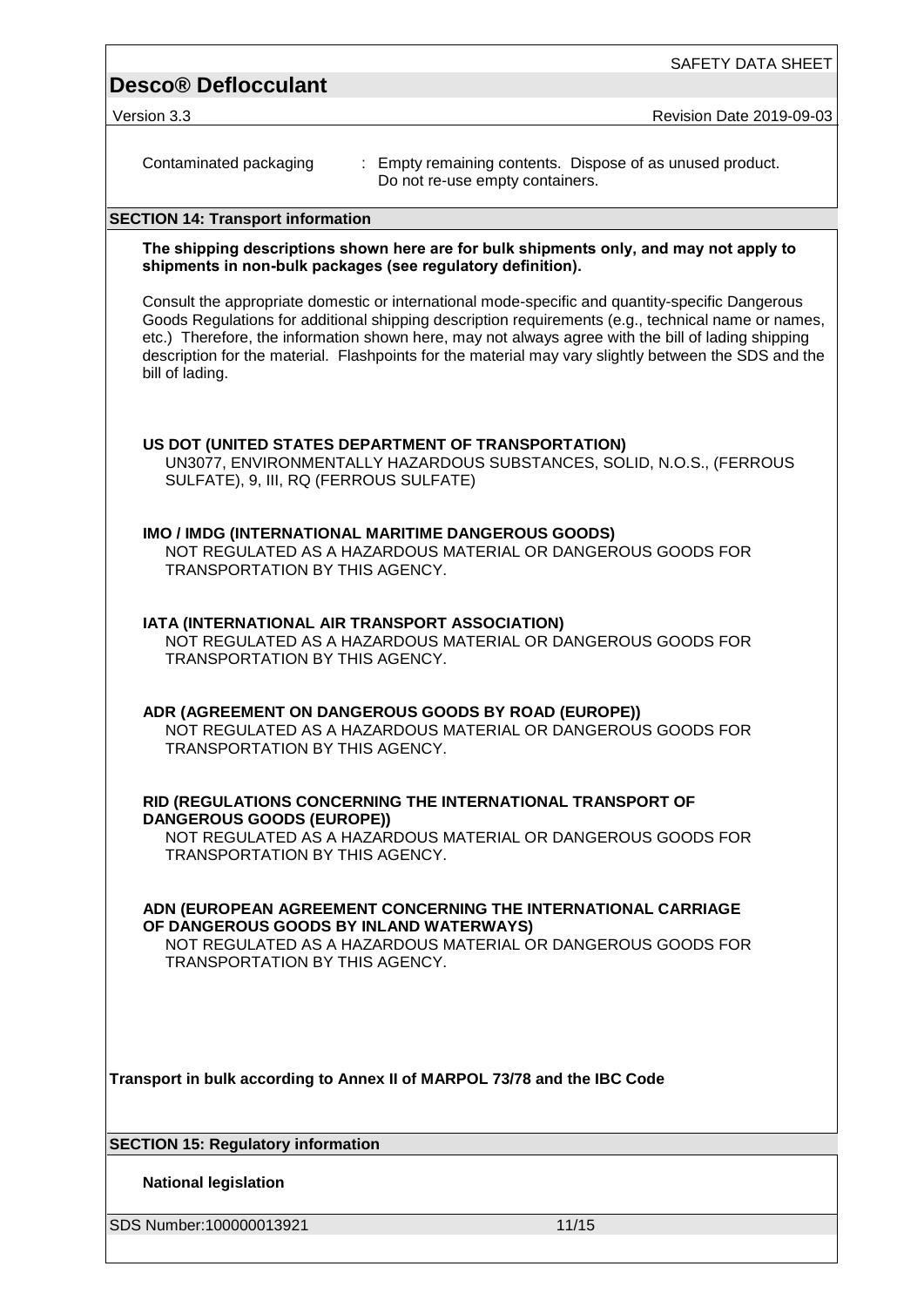| <b>Desco® Deflocculant</b>                                | SAFETY DATA SHEET                                                                                                                                                              |
|-----------------------------------------------------------|--------------------------------------------------------------------------------------------------------------------------------------------------------------------------------|
| Version 3.3                                               | Revision Date 2019-09-03                                                                                                                                                       |
|                                                           |                                                                                                                                                                                |
| SARA 311/312 Hazards                                      | : Combustible dust<br>Serious eye damage or eye irritation<br>Respiratory or skin sensitization<br>Carcinogenicity                                                             |
| <b>CERCLA Reportable</b><br>Quantity                      | : Calculated RQ exceeds reasonably attainable upper limit.<br><b>Chromium Acetate</b>                                                                                          |
| SARA 302 Reportable<br>Quantity                           | : This material does not contain any components with a SARA<br>302 RQ.                                                                                                         |
| SARA 302 Threshold<br><b>Planning Quantity</b>            | : No chemicals in this material are subject to the reporting<br>requirements of SARA Title III, Section 302.                                                                   |
| SARA 304 Reportable<br>Quantity                           | : This material does not contain any components with a section<br>304 EHS RQ.                                                                                                  |
| SARA 313 Components                                       | : The following components are subject to reporting levels<br>established by SARA Title III, Section 313:<br>: Chromium Acetate - 1066-30-4                                    |
| <b>Clean Air Act</b>                                      |                                                                                                                                                                                |
| Ozone-Depletion<br>Potential                              | : This product neither contains, nor was manufactured with a Class I or<br>Class II ODS as defined by the U.S. Clean Air Act Section 602 (40 CFR<br>82, Subpt. A, App. A + B). |
|                                                           | The following chemical(s) are listed as HAP under the U.S. Clean Air Act, Section 12 (40 CFR 61):<br>: Chromium Acetate - 1066-30-4                                            |
| Accidental Release Prevention (40 CFR 68.130, Subpart F). | This product does not contain any chemicals listed under the U.S. Clean Air Act Section 112(r) for                                                                             |
| Intermediate or Final VOC's (40 CFR 60.489).              | This product does not contain any chemicals listed under the U.S. Clean Air Act Section 111 SOCMI                                                                              |
| <b>US State Regulations</b>                               |                                                                                                                                                                                |
|                                                           |                                                                                                                                                                                |
| SDS Number:100000013921                                   | 12/15                                                                                                                                                                          |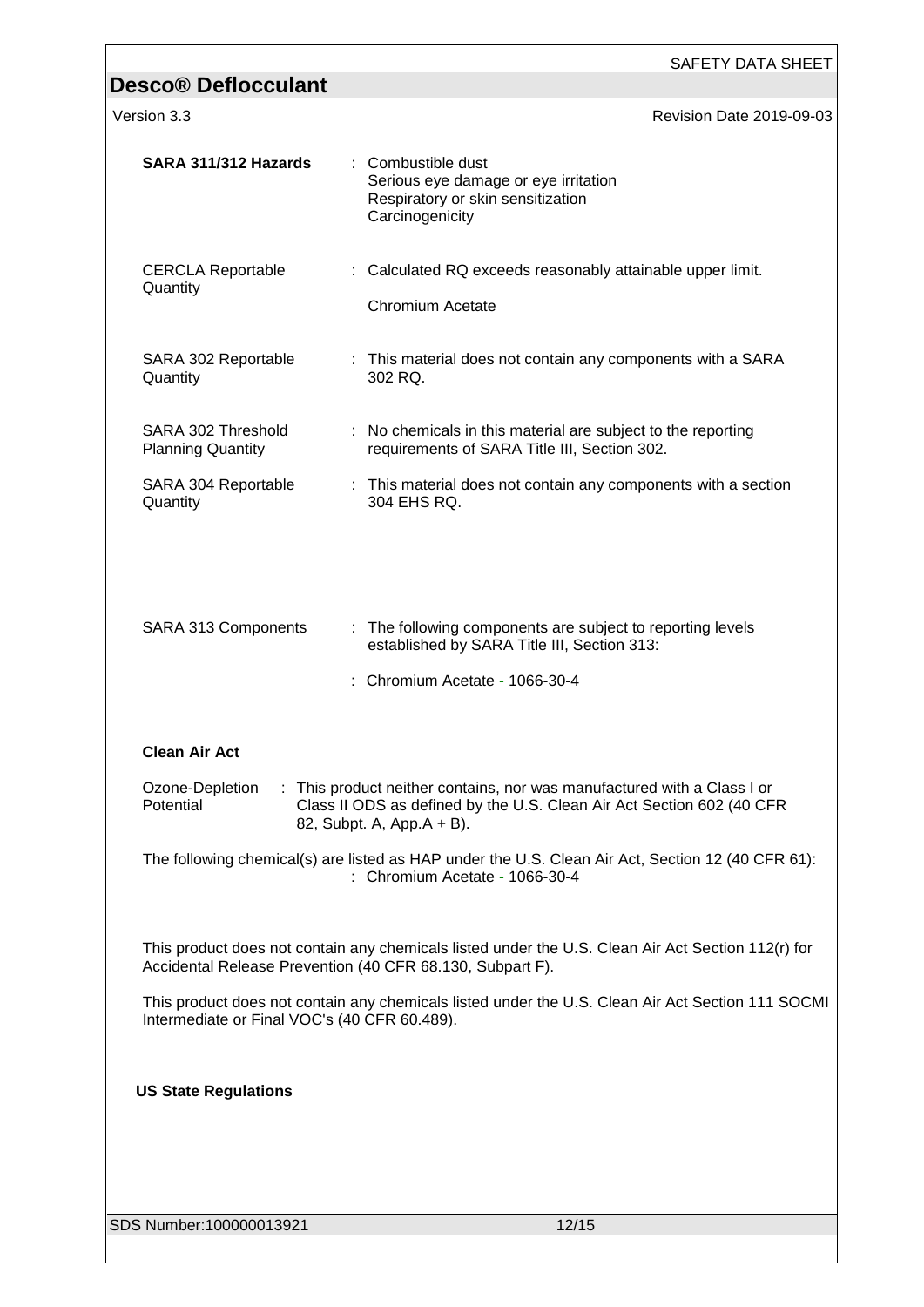| <b>Desco® Deflocculant</b>                                                                                                                                                                         | SAFETY DATA SHEET                                                                                                                                                                                                                                                                                                                                                                                                                                                                                                                                                                                                                                                                                               |
|----------------------------------------------------------------------------------------------------------------------------------------------------------------------------------------------------|-----------------------------------------------------------------------------------------------------------------------------------------------------------------------------------------------------------------------------------------------------------------------------------------------------------------------------------------------------------------------------------------------------------------------------------------------------------------------------------------------------------------------------------------------------------------------------------------------------------------------------------------------------------------------------------------------------------------|
| Version 3.3                                                                                                                                                                                        | Revision Date 2019-09-03                                                                                                                                                                                                                                                                                                                                                                                                                                                                                                                                                                                                                                                                                        |
| Pennsylvania Right To Know                                                                                                                                                                         | Ferrous Sulfate - 17375-41-6<br>Chromium Acetate - 1066-30-4                                                                                                                                                                                                                                                                                                                                                                                                                                                                                                                                                                                                                                                    |
| Pennsylvania Right To Know                                                                                                                                                                         | Sulfomethylated Quebracho - 68201-64-9<br>Sodium Lignite - 68131-04-4<br>Ferrous Sulfate - 17375-41-6<br>Chromium Acetate - 1066-30-4                                                                                                                                                                                                                                                                                                                                                                                                                                                                                                                                                                           |
| New Jersey Right To Know                                                                                                                                                                           | : Ferrous Sulfate - 17375-41-6<br>Chromium Acetate - 1066-30-4<br>Crystalline Silica - 14808-60-7                                                                                                                                                                                                                                                                                                                                                                                                                                                                                                                                                                                                               |
| New Jersey Right To Know                                                                                                                                                                           | Sulfomethylated Quebracho - 68201-64-9<br>Sodium Lignite - 68131-04-4<br>Ferrous Sulfate - 17375-41-6<br>Chromium Acetate - 1066-30-4<br>Crystalline Silica - 14808-60-7                                                                                                                                                                                                                                                                                                                                                                                                                                                                                                                                        |
| California Prop. 65<br>Components                                                                                                                                                                  | : WARNING! This product contains a chemical known in the<br>State of California to cause cancer.                                                                                                                                                                                                                                                                                                                                                                                                                                                                                                                                                                                                                |
|                                                                                                                                                                                                    | WARNING! This product contains a chemical known in the<br>State of California to cause cancer.<br><b>Crystalline Silica</b><br>14808-60-7                                                                                                                                                                                                                                                                                                                                                                                                                                                                                                                                                                       |
| <b>Notification status</b><br>Europe REACH<br>Switzerland CH INV<br>United States of America (USA)<br><b>TSCA</b><br>Canada DSL<br>Australia AICS<br>New Zealand NZIoC<br>Japan ENCS<br>Korea KECI | Not in compliance with the inventory<br>On the inventory, or in compliance with the inventory<br>On or in compliance with the active portion of the<br><b>TSCA</b> inventory<br>All components of this product are on the Canadian<br><b>DSL</b><br>On the inventory, or in compliance with the inventory<br>Not in compliance with the inventory<br>Not in compliance with the inventory<br>A substance(s) in this product was not registered,<br>notified to be registered, or exempted from registration<br>by CPChem according to K-REACH regulations.<br>Importation or manufacture of this product is still<br>permitted provided the Korean Importer of Record has<br>themselves notified the substance. |
| Philippines PICCS<br>China IECSC<br>Taiwan TCSI                                                                                                                                                    | Not in compliance with the inventory<br>On the inventory, or in compliance with the inventory<br>Not in compliance with the inventory                                                                                                                                                                                                                                                                                                                                                                                                                                                                                                                                                                           |
| SDS Number:100000013921                                                                                                                                                                            | 13/15                                                                                                                                                                                                                                                                                                                                                                                                                                                                                                                                                                                                                                                                                                           |

٦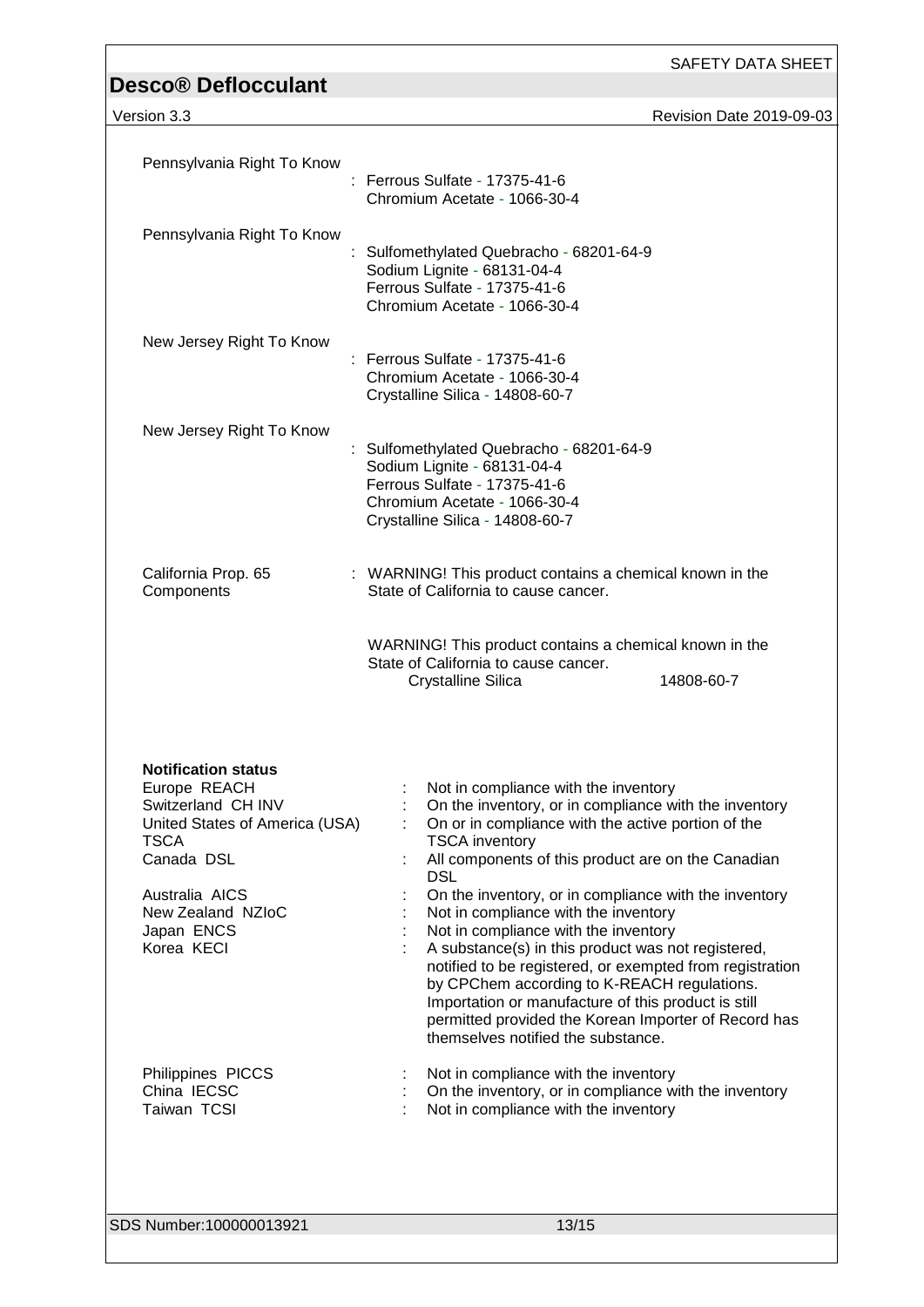Version 3.3 **All 2019-09-03** Revision Date 2019-09-03

### **SECTION 16: Other information**

| <b>NFPA Classification</b> | $:$ Health Hazard: 2<br>Fire Hazard: 2<br>Reactivity Hazard: 0 | $\overline{2}$<br>$\sim$<br>$\overline{2}$<br>$\boldsymbol{0}$ |
|----------------------------|----------------------------------------------------------------|----------------------------------------------------------------|
| <b>Further information</b> |                                                                |                                                                |
| Legacy SDS Number          | 59390<br>÷                                                     |                                                                |

Significant changes since the last version are highlighted in the margin. This version replaces all previous versions.

The information in this SDS pertains only to the product as shipped.

The information provided in this Safety Data Sheet is correct to the best of our knowledge, information and belief at the date of its publication. The information given is designed only as a guidance for safe handling, use, processing, storage, transportation, disposal and release and is not to be considered a warranty or quality specification. The information relates only to the specific material designated and may not be valid for such material used in combination with any other materials or in any process, unless specified in the text.

|                         | Key or legend to abbreviations and acronyms used in the safety data sheet |              |                                                                   |
|-------------------------|---------------------------------------------------------------------------|--------------|-------------------------------------------------------------------|
| <b>ACGIH</b>            | American Conference of<br>Government Industrial Hygienists                | LD50         | Lethal Dose 50%                                                   |
| <b>AICS</b>             | Australia, Inventory of Chemical<br><b>Substances</b>                     | <b>LOAEL</b> | Lowest Observed Adverse Effect<br>Level                           |
| <b>DSL</b>              | Canada, Domestic Substances<br>List                                       | <b>NFPA</b>  | National Fire Protection Agency                                   |
| <b>NDSL</b>             | Canada, Non-Domestic<br>Substances List                                   | <b>NIOSH</b> | National Institute for Occupational<br>Safety & Health            |
| <b>CNS</b>              | Central Nervous System                                                    | <b>NTP</b>   | National Toxicology Program                                       |
| CAS                     | <b>Chemical Abstract Service</b>                                          | <b>NZIoC</b> | New Zealand Inventory of<br>Chemicals                             |
| <b>EC50</b>             | <b>Effective Concentration</b>                                            | <b>NOAEL</b> | No Observable Adverse Effect<br>Level                             |
| <b>EC50</b>             | <b>Effective Concentration 50%</b>                                        | <b>NOEC</b>  | No Observed Effect Concentration                                  |
| <b>EGEST</b>            | <b>EOSCA Generic Exposure</b><br>Scenario Tool                            | <b>OSHA</b>  | Occupational Safety & Health<br>Administration                    |
| <b>EOSCA</b>            | <b>European Oilfield Specialty</b><br><b>Chemicals Association</b>        | PEL          | Permissible Exposure Limit                                        |
| <b>EINECS</b>           | European Inventory of Existing<br><b>Chemical Substances</b>              | <b>PICCS</b> | Philippines Inventory of<br><b>Commercial Chemical Substances</b> |
| <b>MAK</b>              | <b>Germany Maximum Concentration</b><br>Values                            | <b>PRNT</b>  | <b>Presumed Not Toxic</b>                                         |
| <b>GHS</b>              | <b>Globally Harmonized System</b>                                         | <b>RCRA</b>  | <b>Resource Conservation Recovery</b><br>Act                      |
| $>=$                    | Greater Than or Equal To                                                  | <b>STEL</b>  | Short-term Exposure Limit                                         |
| <b>IC50</b>             | Inhibition Concentration 50%                                              | <b>SARA</b>  | Superfund Amendments and<br>Reauthorization Act.                  |
| <b>IARC</b>             | International Agency for Research<br>on Cancer                            | <b>TLV</b>   | <b>Threshold Limit Value</b>                                      |
| <b>IECSC</b>            | Inventory of Existing Chemical<br>Substances in China                     | <b>TWA</b>   | Time Weighted Average                                             |
| <b>ENCS</b>             | Japan, Inventory of Existing and                                          | <b>TSCA</b>  | <b>Toxic Substance Control Act</b>                                |
| SDS Number:100000013921 |                                                                           |              | 14/15                                                             |